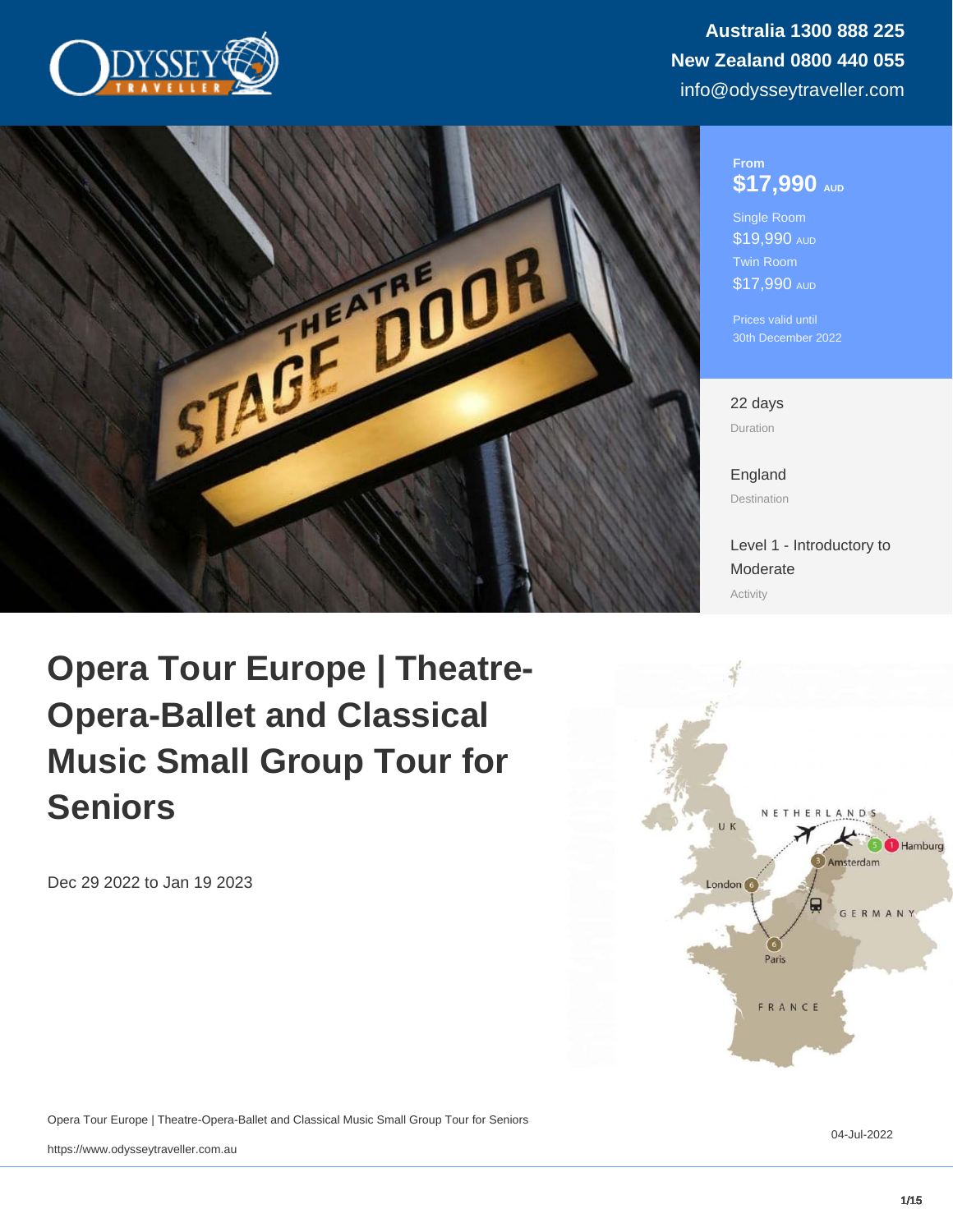# Opera Tour Europe | Enjoy Theatre, Ballet, and Classical Music

# Program for December 2021 program will be available August 2021.

This Opera Tour Europe, combined with theatre, ballet, and classical music performances is a 22-day extravaganza across four leading European cities. This is a chance for music lovers and fans of the performing arts to see and hear a showcase of performances and European opera whilst on holiday.

Each year, Odyssey Traveller seeks to put together the very best of the varied performing arts on offer into one program to celebrate the start of the new year. Going into 2019/20, the program will not be any different. This year, the tour spends 22 days in these 4 great locations.

- Hamburg (5 nights) including New Year's Eve plus 1 night at the end of the tour
- Amsterdam (3 nights)
- Paris (6 nights)
- London (6 nights)

This tour from Odyssey Traveller includes tickets to at least 11 performances during the 22 days, as well as guided city tours to the main museums and art galleries in most locations with a focus on history and the arts. The group is limited to a maximum of 10 people.

The following list is a sample of concerts, operas & performances that the group attends in each city.

Hamburg is where the group is based for New Year's Eve, and where you'll enjoy the thrill of a performance at the new [Elbphilharmonie](https://www.elbphilharmonie.de/en/).

Opera Tour Europe | Theatre-Opera-Ballet and Classical Music Small Group Tour for Seniors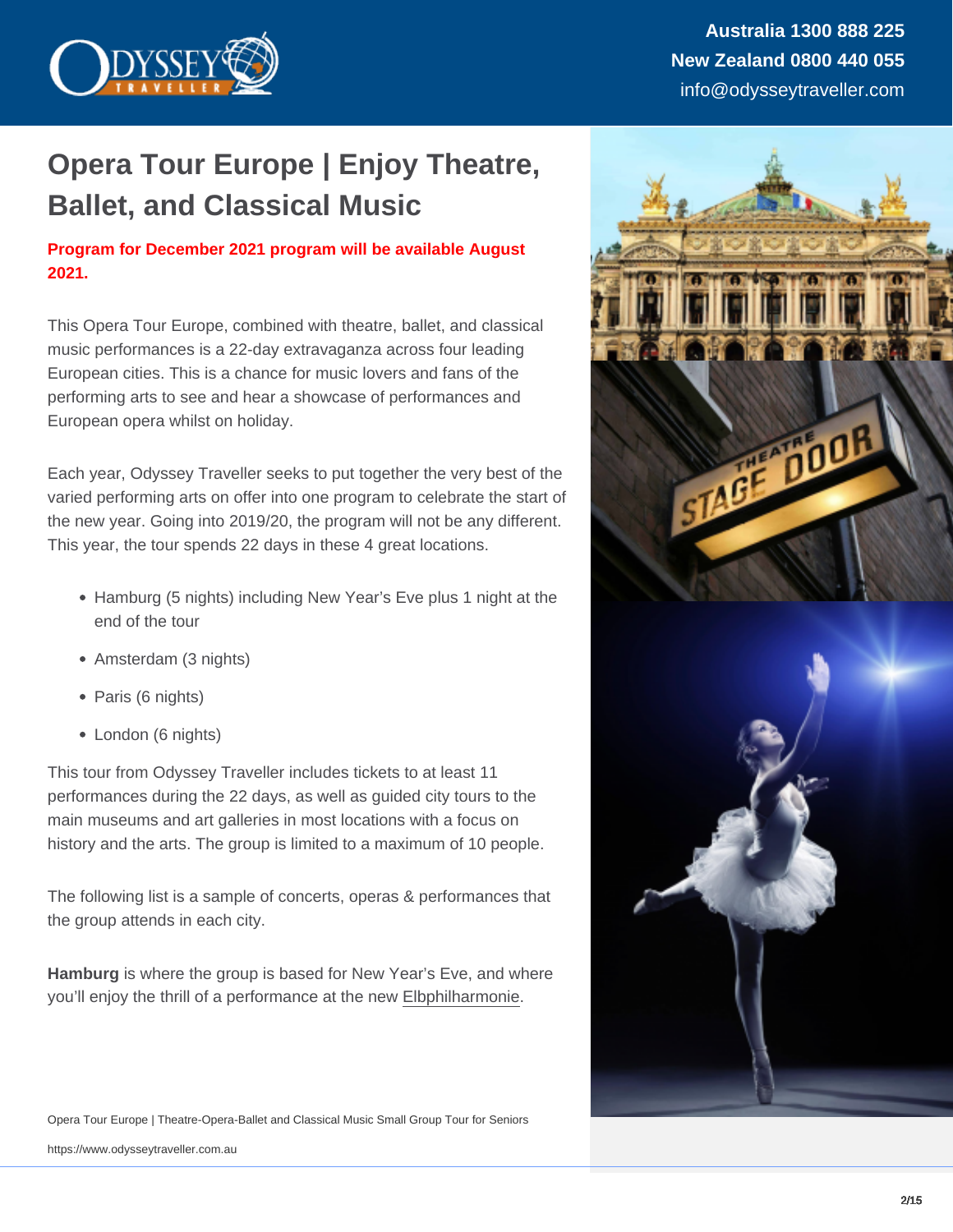- The NDR Elbphilharmonie Orchestra supplies the perfect background music, with masterpieces of light entertainment for the end of the year. This year the programme features a brilliant musical: Alan Gilbert conducts My Fair Lady.
- Enjoy a performance of Beethoven's 9th on NYE.
- A Jazz performance with De phazz in the main concert chamber of the Elbphilharmonie

#### Amsterdam

Hannes Minnaar performs Rachmaninoff – Piano Concerto No. 3 in D minor, op. 30 and two other pieces with the [Netherlands](https://orkest.nl/en/orchestras/3/netherlands-philharmonic-orchestra) [Philharmonic Orchestra](https://orkest.nl/en/orchestras/3/netherlands-philharmonic-orchestra).

#### [Paris](https://www.odysseytraveller.com/articles/designing-paris/)

- Attend a concert in the concert hall at the [Phiharmonie de Paris.](https://philharmoniedeparis.fr/en) Conductor Herbert Blomstedt bestows his brilliance and pure mastery of Mozart's Concerto No. 23.
- Attend the Royal Opera at the Chateau de Versailles to watch the opera performance of Mozart's famous The Magic Flute.

# [London](https://www.odysseytraveller.com/articles/ten-things-i-never-knew-about-london/)

- Enjoy Le Corsaire as performed by the [English National Ballet](https://www.ballet.org.uk/)
- attend the final performance at the Royal Opera House of the Royal Ballet's performance of Sleeping Beauty

#### **Hamburg**

The group returns to Hamburg for our final concert at the Elbphilharmonie Great Hall where the legendary Christoph von Dohnányi (age 90) conducts the NDR Elbphilharmonie Orchestra

It is a great, diverse program for music lovers. Our European opera tours and music tours reflect the best of the performing arts in these cities. Our guided tour allows to attend some 12 concerts from late

Opera Tour Europe | Theatre-Opera-Ballet and Classical Music Small Group Tour for Seniors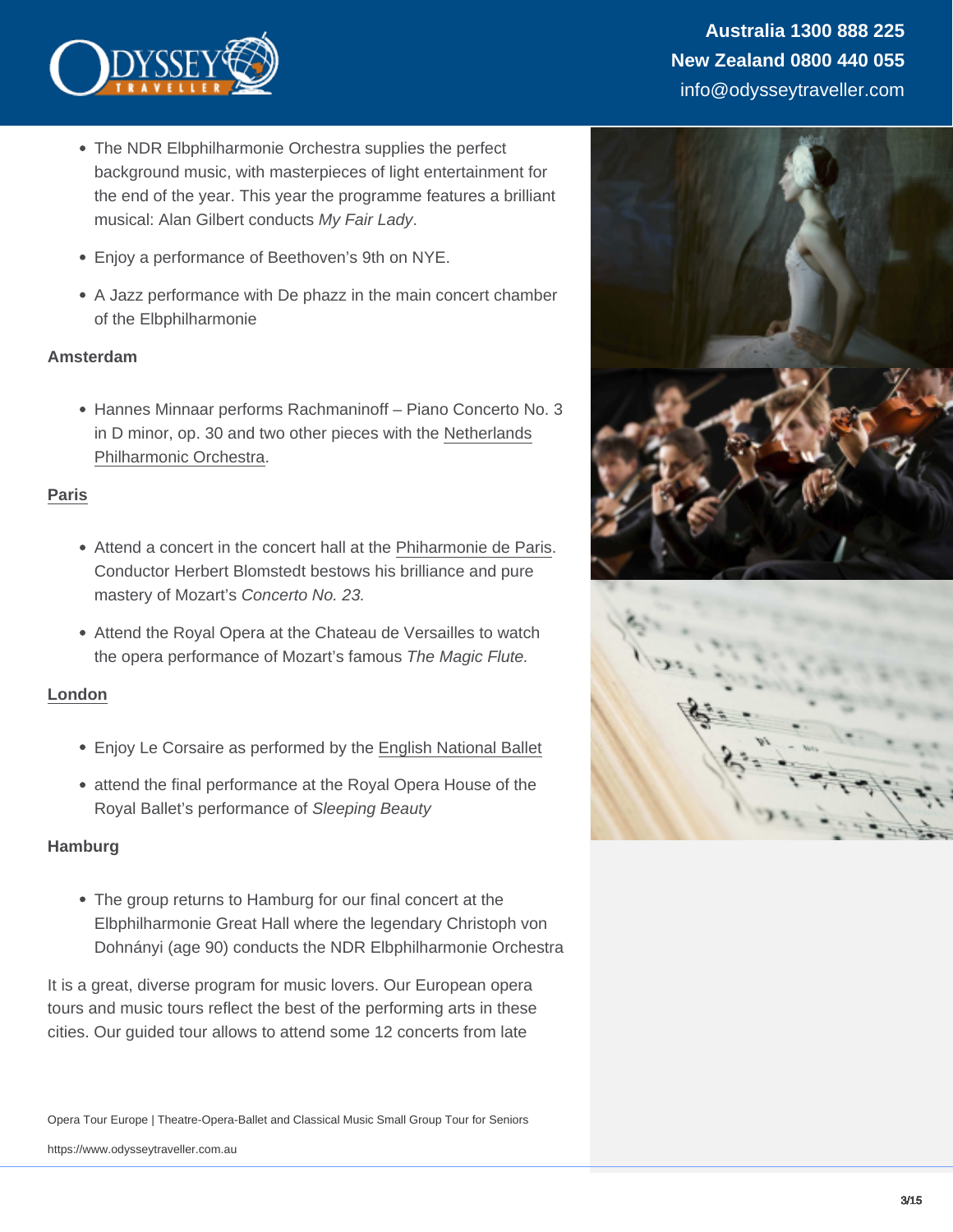December 2019 to mid-January 2020.

Odyssey Traveller secures good-to-better-than-average seats on this program and will typically provides taxis back to the hotels after evening performances.

Check out the blog post in which we [profiled some new recently opened](https://www.odysseytraveller.com/new-european-concert-halls/) [European concert halls here!](https://www.odysseytraveller.com/new-european-concert-halls/)

You can learn more about [Germany,](https://www.odysseytraveller.com/destinations/europe/germany/) [the Netherlands](https://www.odysseytraveller.com/destinations/europe/holland/), [France](https://www.odysseytraveller.com/destinations/europe/france/) and [England](https://www.odysseytraveller.com/destinations/british-isles/england/) with our country profiles where all other tour departures are listed as well. For more details about this tour, click the 'Top 5' or 'Itinerary' buttons above! If you're keen to experience this tour, [please](https://www.odysseytraveller.com/contact-us/) [call](https://www.odysseytraveller.com/contact-us/) or [send an email.](mailto:info@odysseytravel.com.au) Or, to book, simply fill in the form on the right hand side of this page.

# Tour Notes

- Once performances have been finalised the itinerary will be updated and forwarded to registered participants.
- Group size is limited to 10 participants.

# **Highlights**

- 1. Attend a performance at the new Concert hall in Hamburg.
- 2. Attend an opera the Royal Opera House Covent Garden.
- 3. Attend the Royal Opera house at the Palace of Versaille to watch Mozart's opera The Magic Flute.
- 4. Back stage tours of major theartes, including The National in London and the Paris Opera.
- 5. Visit major art museums in Amsterdam, Paris & London including current special exhibitions.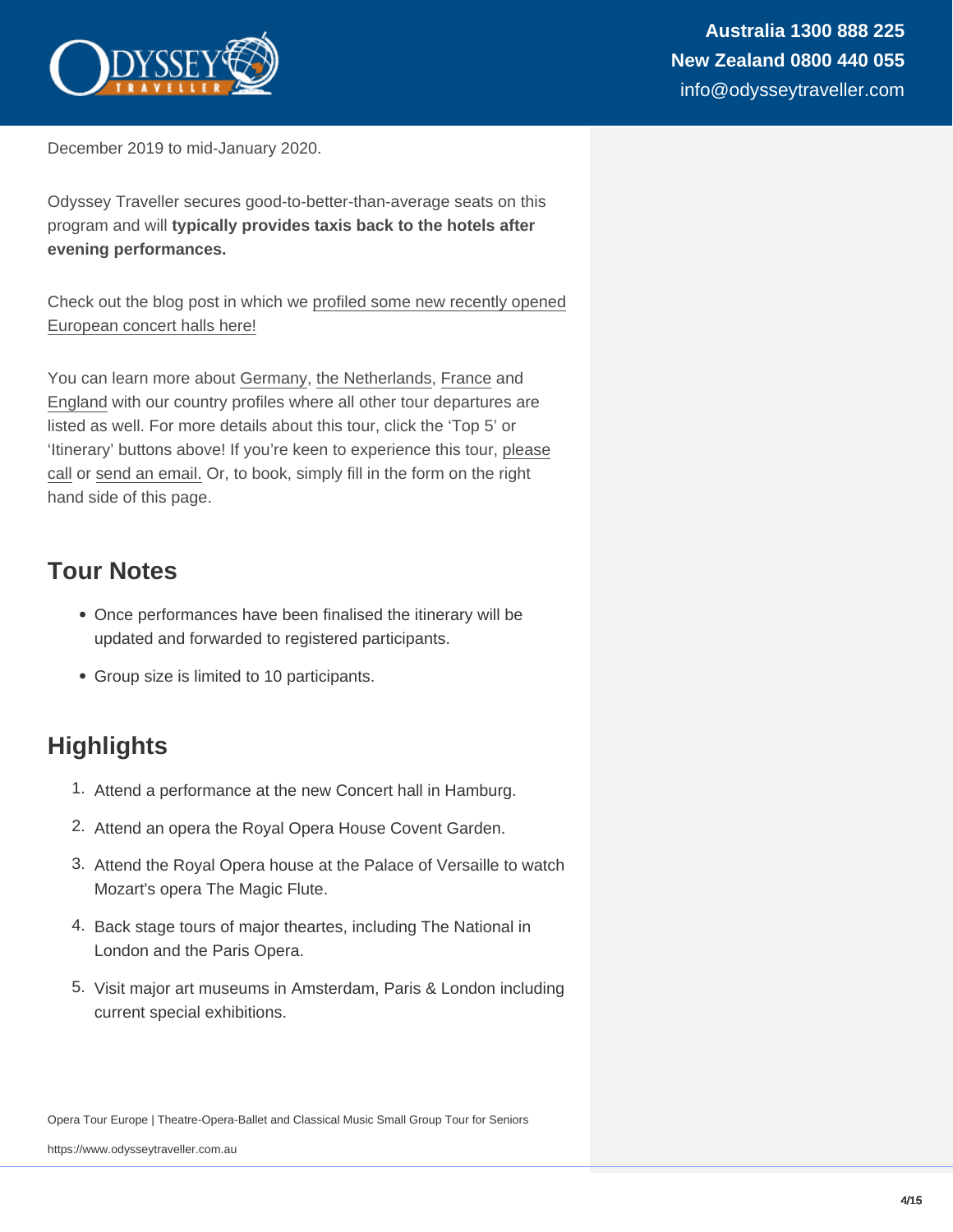# **Itinerary**

Day 1

Locations: Hamburg

Overview:

After arriving in Hamburg, make your own way to the hotel. In the evening we come together for a welcome dinner and program orientation.

Accommodation:

5 nights at Steigenberger Hamburg Hotel, centrally located and close to the Elbphilharmonie. [https://www.steigenberger.com/en/hotels/all](https://www.steigenberger.com/en/hotels/all-hotels/germany/hamburg/steigenberger-hotel-hamburg)[hotels/germany/hamburg/steigenberger-hotel-hamburg](https://www.steigenberger.com/en/hotels/all-hotels/germany/hamburg/steigenberger-hotel-hamburg)

Day 2

Locations: Hamburg

Overview:

Today, we start with a city tour in the morning of Hamburg, its history and place in German musical culture. This evening we are attending a performance of My fair lady at the acclaimed Elbphilharmonie concert hall. High spirits in the Grand Hall. Fireworks outside the windows. And dancing in the foyer. New Year's Eve at the Elbphilharmonie is a real hit! The NDR Elbphilharmonie Orchestra supplies the perfect background music, with masterpieces of light entertainment for the end of the year. This year the programme features a brilliant musical: Alan Gilbert conducts »My Fair Lady«.

Accommodation:

Steigenberger Hamburg Hotel or equivalent

Opera Tour Europe | Theatre-Opera-Ballet and Classical Music Small Group Tour for Seniors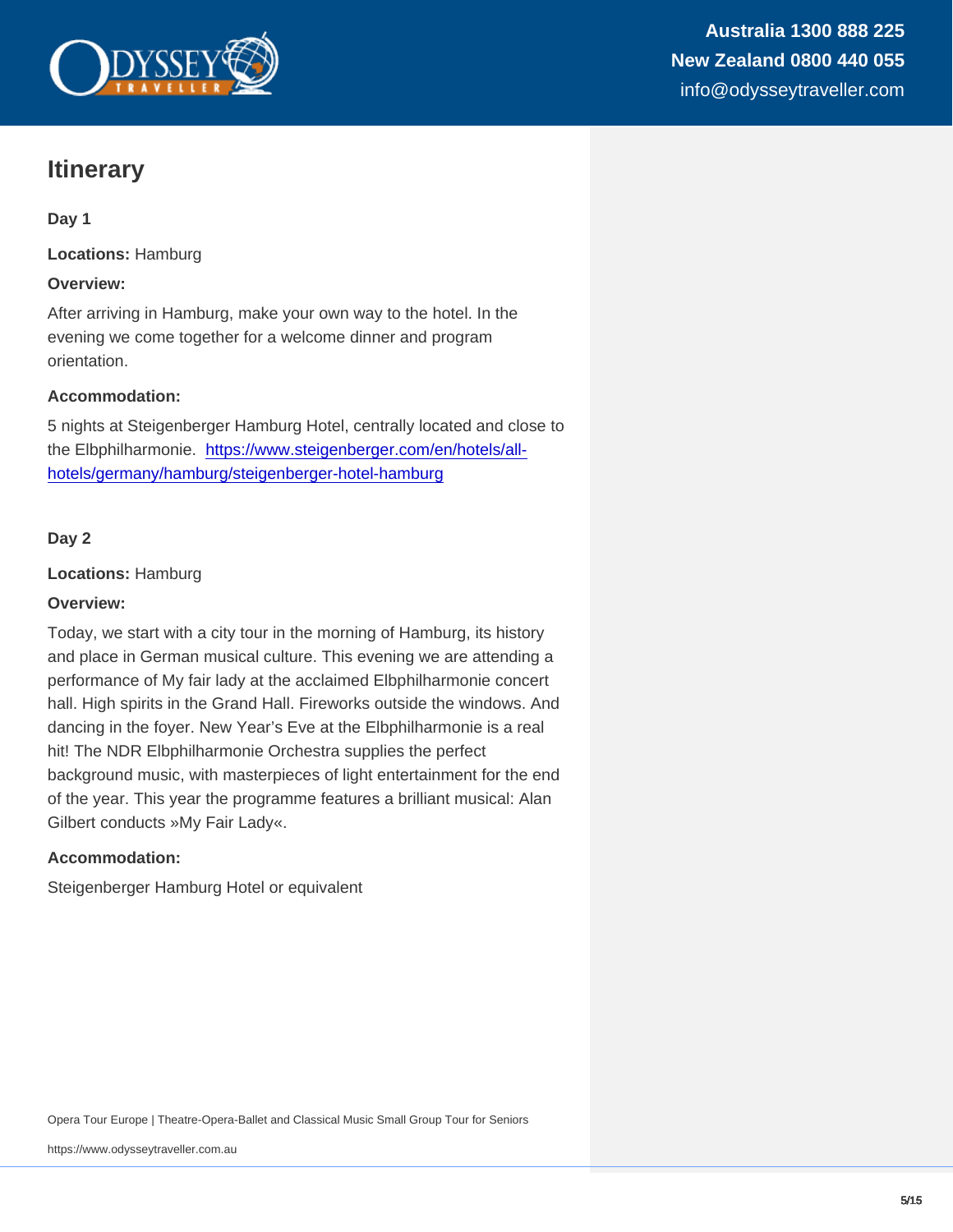

**Locations:** Hamburg

# **Overview:**

A late start day touring around Hamburg with local guides. Visiting museums galleries and relevant historic locations. This afternoon we return to the Elbphilharmonie for Beethoven's 9th. At the turn of the year, there is truly joy: there is hardly another work that is more suitable for a successful start to the New Year than Beethoven's sparkling Ninth Symphony. It conveys in a psychological symphony journey "through night to the light" a valuable and deeply humanitarian message. A musical plea, together with the setting of Schiller's "Ode to Joy", which evokes with exuberant pathos the ideal of a society of equals.

#### **PERFORMERS**

**Symphony Orchestra Hamburg**

**Laeiszhallen Special Project Choir**

**Heather Engebretson** soprano

**Lioba Brown** mezzo-soprano

**Brenden Gunnell** tenor

**Audun Iversen** bass

conductor **Guillermo Garcia Calvo**

The Symphoniker Hamburg under the direction of Guillermo Garcia Calvo get support from a prominent soloist ensemble and a choir, which comes together especially for this performance. **Ludwig van Beethoven** Symphony No. 9 in D minor op. 125

#### **Accommodation:**

Steigenberger Hamburg Hotel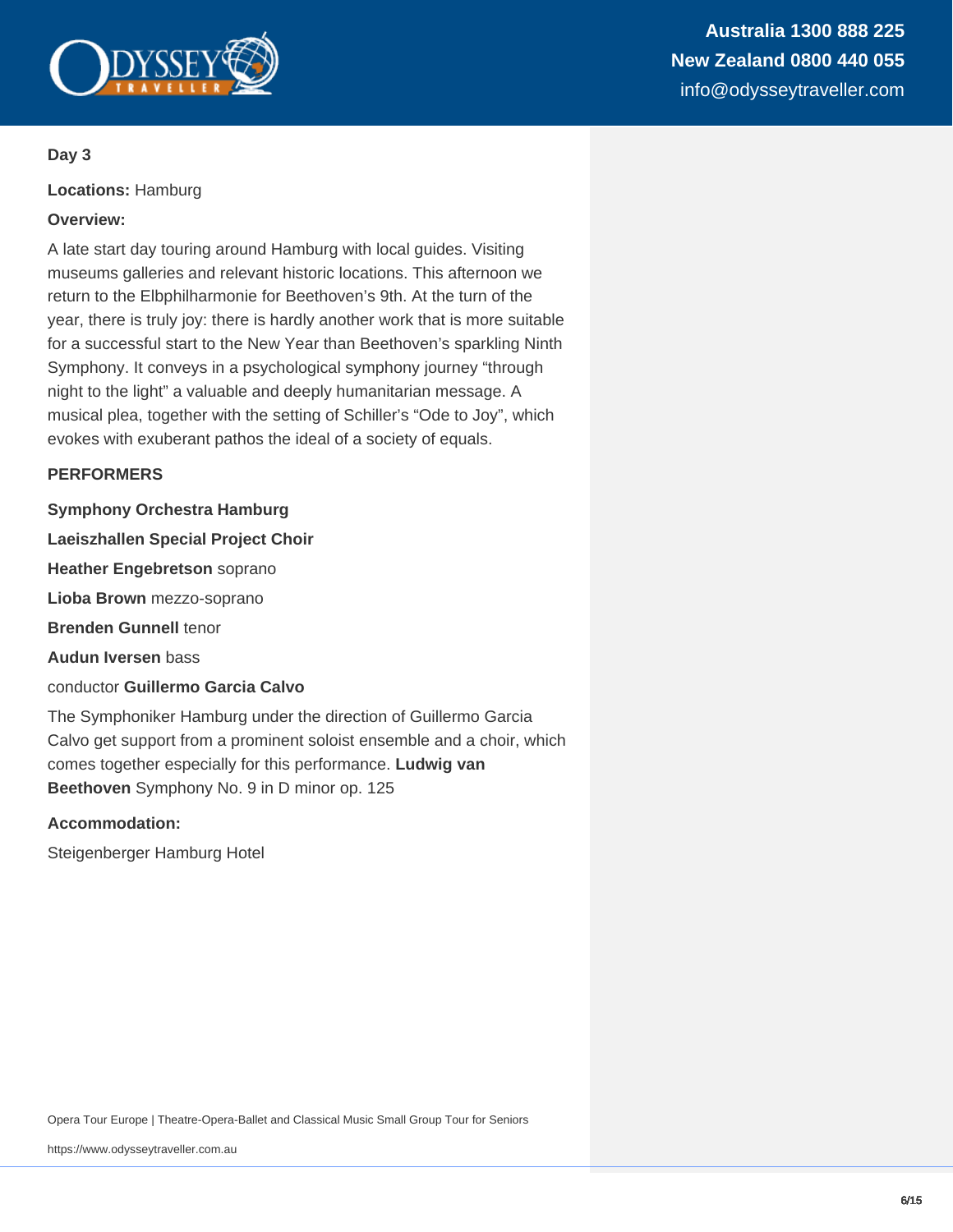

**Locations:** Hamburg

# **Overview:**

Today is a free day at your leisure. There is a group meal this evening.

# **Accommodation:**

Steigenberger Hamburg Hotel or equivalent

# **Day 5**

**Locations:** Hamburg

#### **Overview:**

Tonight we attend in the LAEISZHALLE HAMBURG GROSSER SAAl performance by the acclaimed De-Phazz & STÜBAphilharmonie.

Lounge goes classic: you can expect something special when the De-Phazz jazz ensemble takes to the stage with a symphony orchestra. The band started out in tranquil Heidelberg two decades ago and has produced an unmistakable blend of soulful jazz, dancefloor and Latin rhythms. Now, for the first time ever, they join forces with STÜBAphilharmonie, which has repeatedly demonstrated its stylistic openness on critically acclaimed tours with singer-songwriters such as Clueso and Alin Coen. The symphonic De-Phazz project brings two stories of success together at the Laeiszhalle.

# **Accommodation:**

Amsterdam tbc.

# **Day 6**

**Locations:** Hamburg to Amsterdam

#### **Overview:**

Today we take the short flight to Amsterdam. We have an afternoon orientating ourselves with a walking tour of the city. There is a group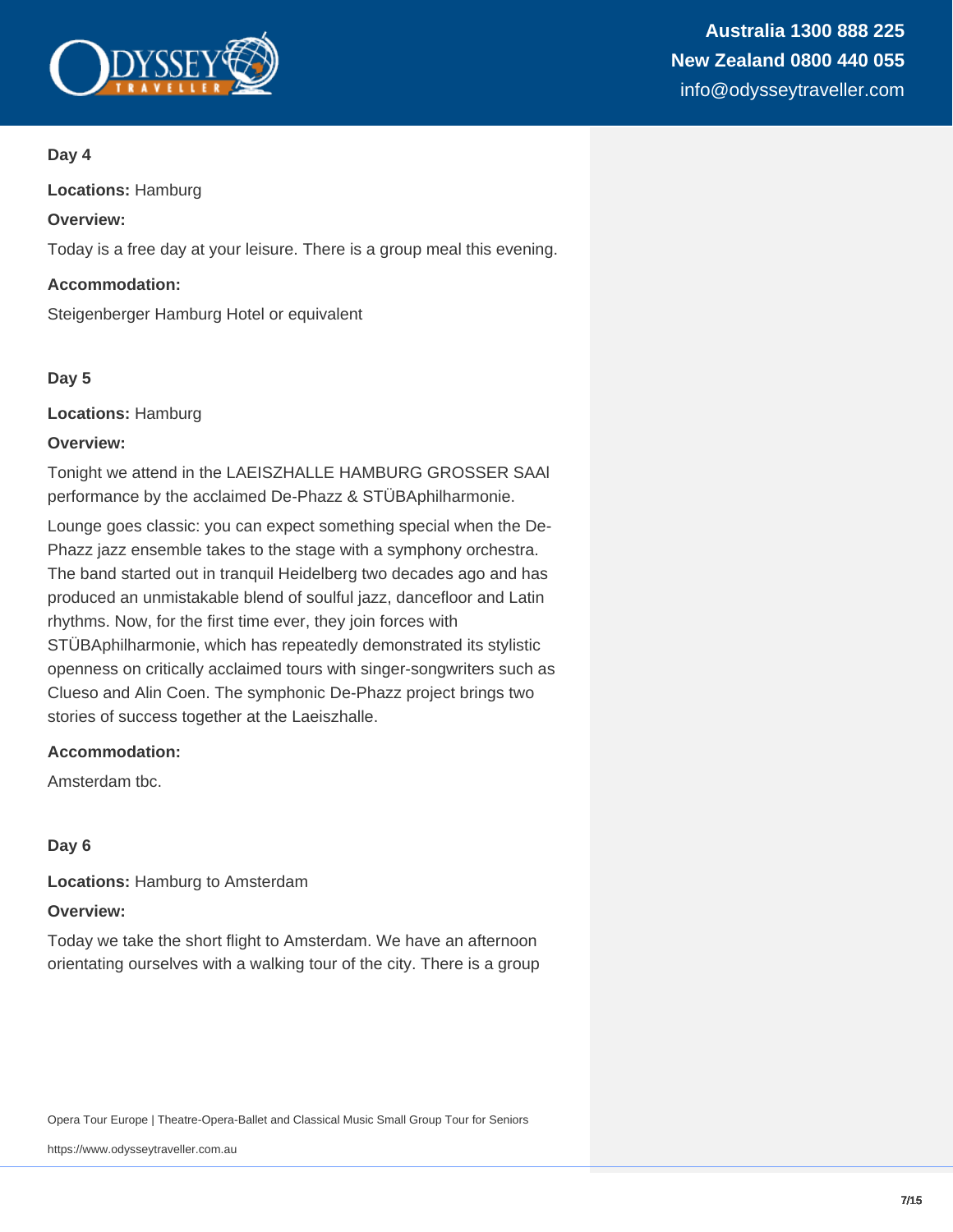

dinner this evening.

#### **Accommodation:**

Amsterdam tbc.

# **Day 7**

**Locations:** Amsterdam

# **Overview:**

We spend the day exploring Amsterdam. Tonight we enjoy Hannes Minnar performing Rachmaninoff's piano concerto No.3 at Amsterdam's The Royal Concertgebouw

#### **Accommodation:**

Amsterdam tbc.

#### **Day 8**

.

**Locations:** Amsterdam

**Overview:**

# **Accommodation:**

Amsterdam tbc.

#### **Day 9**

**Locations:** Amsterdam to Paris

#### **Overview:**

The group leaves Amsterdam morning for the short journey to Paris where we take a guided tour including a gallery visit followed by a group meal.

# **Accommodation:**

5 nights at Hotel Relais Monceau.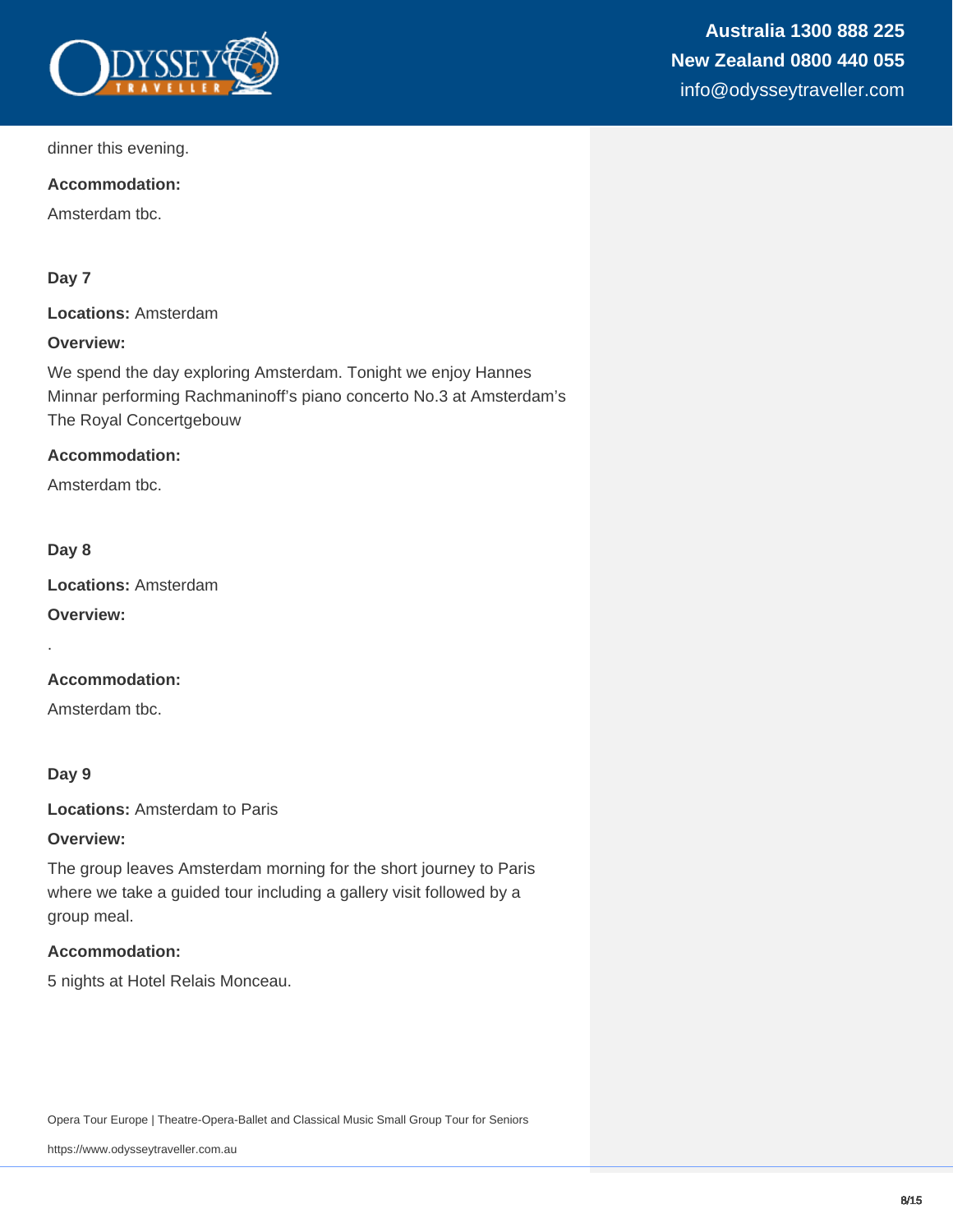

**Locations:** Paris

#### **Overview:**

Today we have a guided tour of Paris artists quarter including gallery visits. Tonight we attend a performance at the Theatre Champs De Elysse by Vannina Santoni soprano Saimir Pirgu tenor and Orchestra of the Royal Opera of Wallonia-Liège under the direction of Paolo Arrivabeni.

Last winter they were Violetta and Alfredo here and loved each other until death separated them. they find themselves for a recital of tunes and duets … of love, necessarily.

#### **PROGRAM**

**Mozart** Cosi fan tutte , Opening "Il mio tesoro" from Cosi fan tutte "Fra gli amplessi" from Don Giovanni **Verdi** "Strano … Ah! Fors'è him … Semper libera … "extract from La Traviata **Donizetti** Roberto Devereux – Opening " Una furtiva lagrima "," Prendi per me sei libero "," Caro elisir! Sei mio! ... Esulti pure la barbara »excerpts from L'Elisir d'amore **Gounod** « I want to live »excerpt from Romeo and Juliette **Massenet** « Why wake me up, O breath of spring? »Extract from Werther **Gounod**" Go! I have forgiven you … Night of Hymenae … "extract of Romeo and Juliet **Cilea** L'Arlesiana – Prelude " The solita storia del pastore "from The Arlesiana **Leoncavallo** I Pagliacci – Intermezzo **Puccini** " Si, mi chiamano Mimi ", "Che gelida manina", "O soave fanciulla" extracts from La Bohème It was a role for her, and this first Violetta exceeded all expectations, as the young soprano "lived" his role, both musically and theatrically. For the Italian tenor of Albanian origin, this was to be his 100<sup>th</sup> Alfredo was intact but its freshness and its solar song had the bloom of youth role. It was obvious that these two had to meet for new duets of love. It is done with this program built from some of the most beautiful tunes and duets of Mozart, Verdi, Donizetti, Gounod, Massenet and Puccini.

#### **Accommodation:**

5 nights at Hotel Relais Monceau.

Opera Tour Europe | Theatre-Opera-Ballet and Classical Music Small Group Tour for Seniors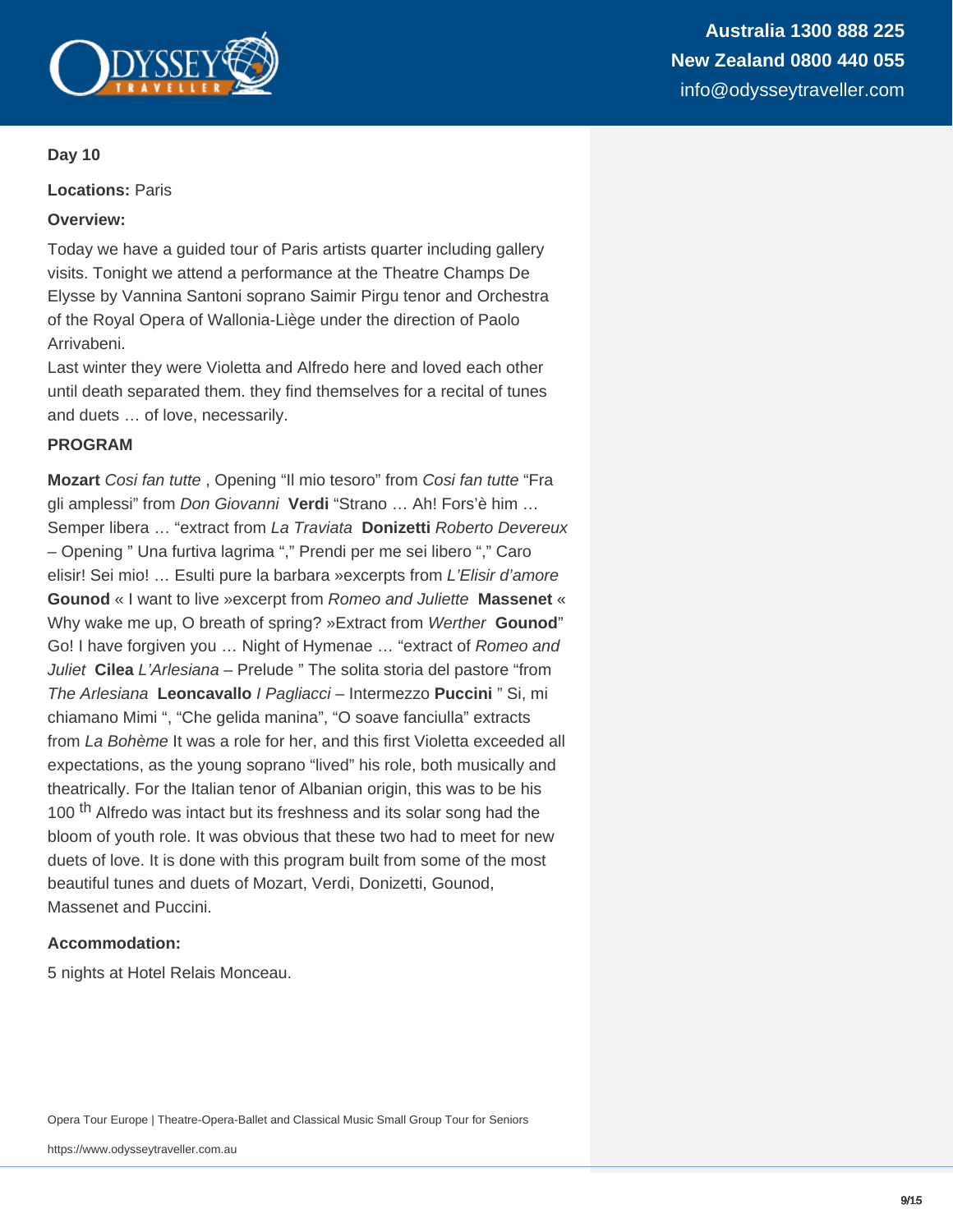

.

**Locations:** Paris

**Overview:**

#### **Accommodation:**

5 nights at Hotel Relais Monceau.

# **Day 12**

**Locations:** Paris

#### **Overview:**

The group tours Paris learning about the impressionist movement with a guided tour and visit to the Musse D' Orsee. Tonight the group attends a concert in the concert hall at the Phiharmonie de Paris. Conductor Herbert Blomstedt bestows his brilliance and vitality on the most accessible of Bruckner's great symphonies. He is joined by Bertrand Chamayou in the pure mastery of Mozart's Concerto No. 23.

#### **Accommodation:**

5 nights at Hotel Relais Monceau.

#### **Day 13**

**Locations:** Paris

#### **Overview:**

Today local guides assist the group in exploring Paris fro the return visitor beyond the typical sights of the city.

# **Accommodation:**

Hotel Relais Monceau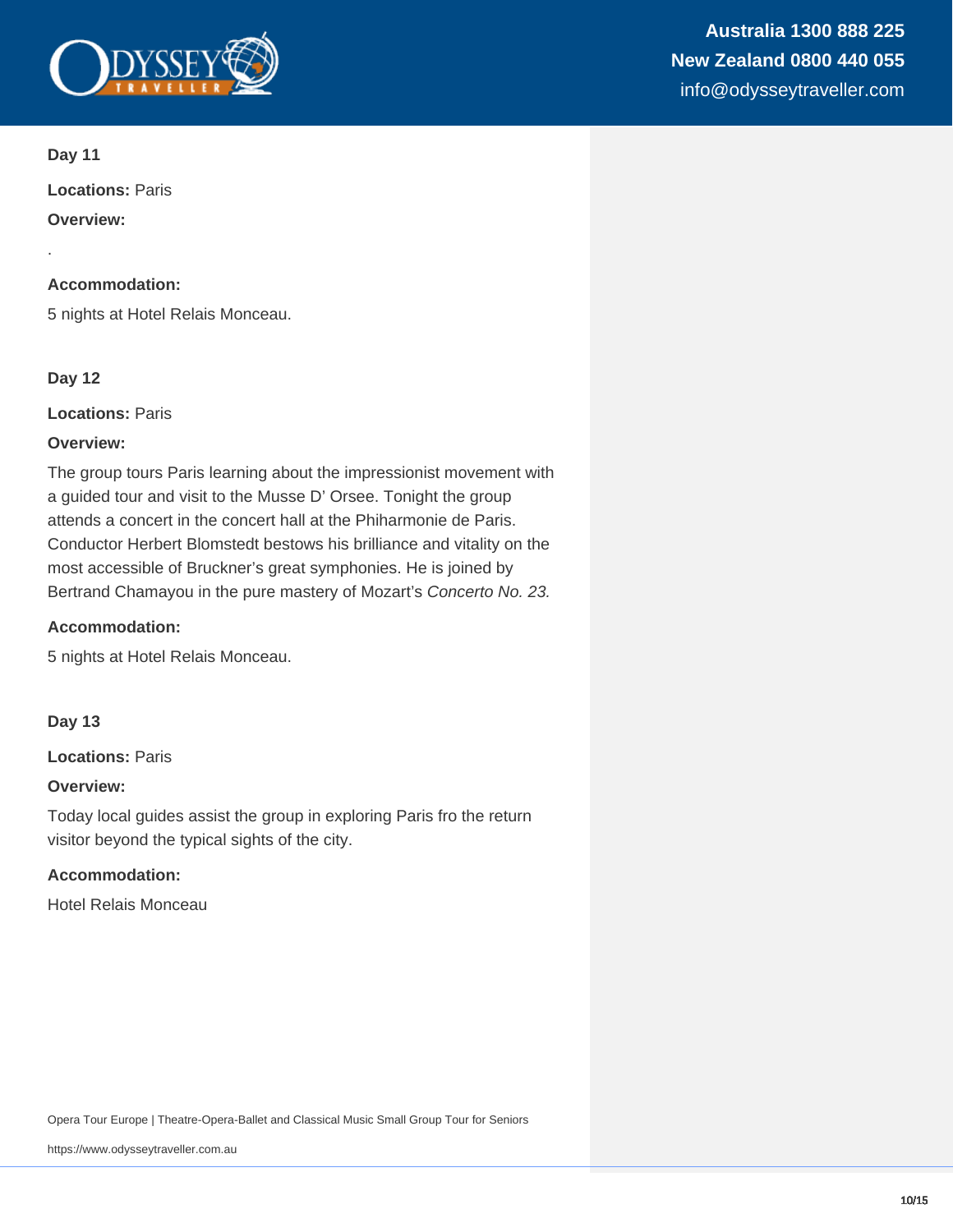Australia 1300 888 225 New Zealand 0800 440 055 info@odysseytraveller.com

Day 14

Locations: Paris

Overview:

Today we spend the afternoon at Versailles and then attend a performance in the evening of Mozarts The Magic flute in French with english subtitles. The Royal Opera is one of the greatest works by the architect [Ange-Jacques Gabriel](http://en.chateauversailles.fr/discover/history/gabriel-family). Inaugurated in 1770 during the reign of [Louis XV,](http://en.chateauversailles.fr/discover/history/great-characters/louis-xv) it was at the time the largest concert hall in Europe, and was also a great technical achievement and an impressive feat of decorative refinement. A theatre for monarchic and then republican life, it has hosted celebrations, shows and parliamentary debates. OPERA IN FRENCH VERSION In 1791, at the Theater auf der Wieden, in a suburb of Vienna, Mozart gave the first performance of his Singspiel Die Zauberflöte. Emanuel Schikaneder's libretto – he was also the director in his own theatre – aimed to reach a popular audience in their own language. Thanks to the theatrical and dreamlike qualities of the work and to Mozart's magnificent music it was performed more than a hundred times in a year, and its success has never waned since. To charm audiences of all ages, music lovers and inexperienced public, Mozart and Schikaneder's plus was addressing spectators in their own language – and not in Italian as in court operas. This is what this new production is proposing, in a version entirely in French, staged by Cécile Roussat and Julien Lubek (remember their beautiful Dido and Aeneas by Purcell) and conducted by Hervé Niquet, with a team of soloists fully invested in their roles of actor-singers, in French, to give more force to Mozart's masterpiece. Production Opéra Royal de Wallonie / Liège. Corealisation Opéra Royal / Château de Versailles Spectacles, Opéra Grand Avignon, Le Concert Spirituel. Show in French with surtitles in French and English

#### PROGRAMME

Wolfgang Amadeus Mozart (1756–1791) The Magic Flute Opera in two acts on a libretto by Emanuel Schikaneder, created in 1791 in Vienna.

Accommodation:

Hotel Relais Monceau

Opera Tour Europe | Theatre-Opera-Ballet and Classical Music Small Group Tour for Seniors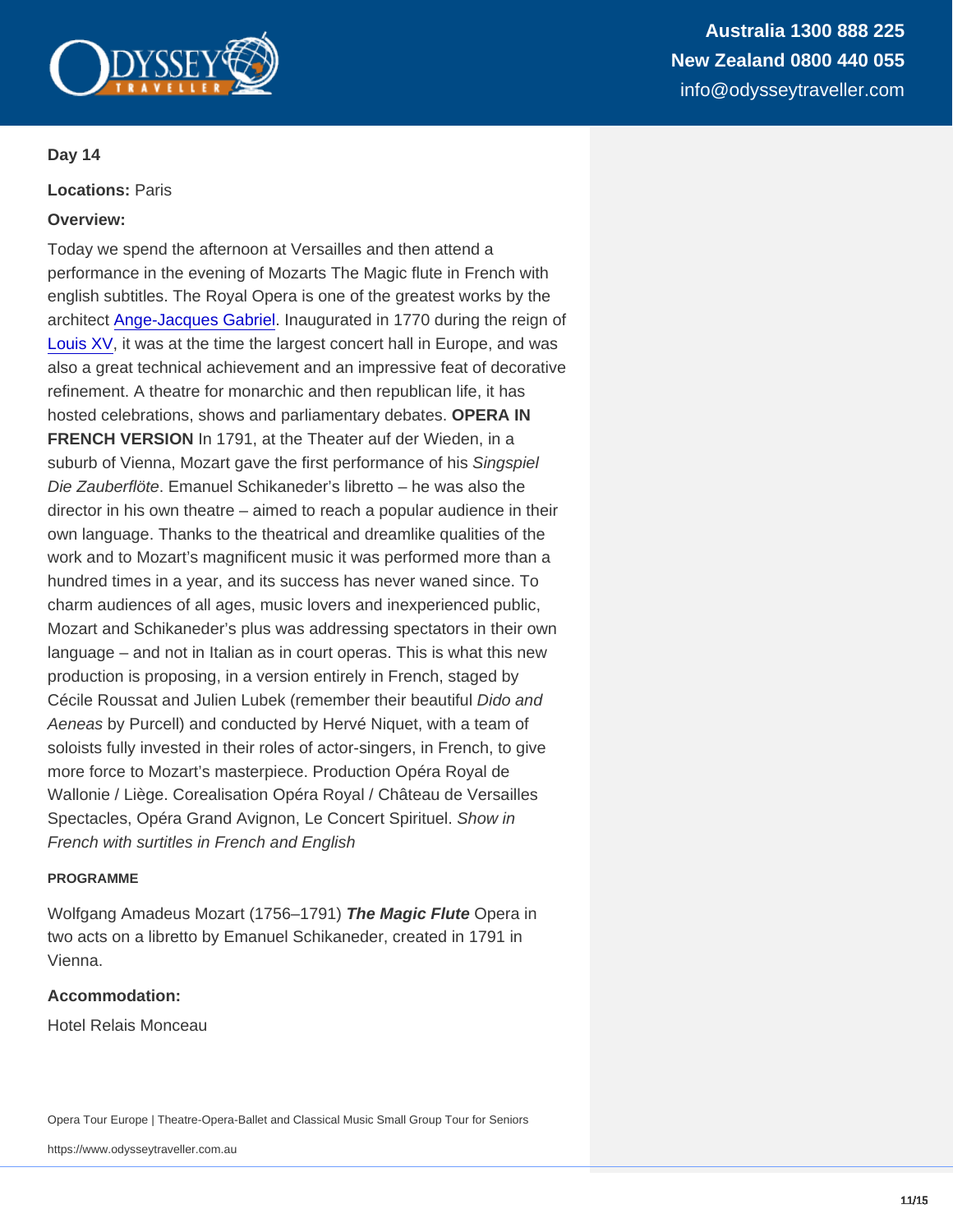Locations: Paris

Overview:

Today the is at leisure.

Accommodation:

Hotel Relais Monceau

Day 16

Locations: Paris

Overview:

Today the is at leisure.

Accommodation:

Hotel Relais Monceau

Day 17

Locations: Paris to London

Overview:

Today we travel by train to London.

Accommodation:

Stay five nights in London. London – CourtHouse, a 5\* hotel with an excellent location in the city centre.<http://www.courthouse-hotel.com/>

Day 18

Locations: London

Overview:

Today we visit London's museums and galleries.

Accommodation:

6 nights at CourtHouse Hotel, 5\* hotel with an excellent location in the city centre.<http://www.courthouse-hotel.com/>

Opera Tour Europe | Theatre-Opera-Ballet and Classical Music Small Group Tour for Seniors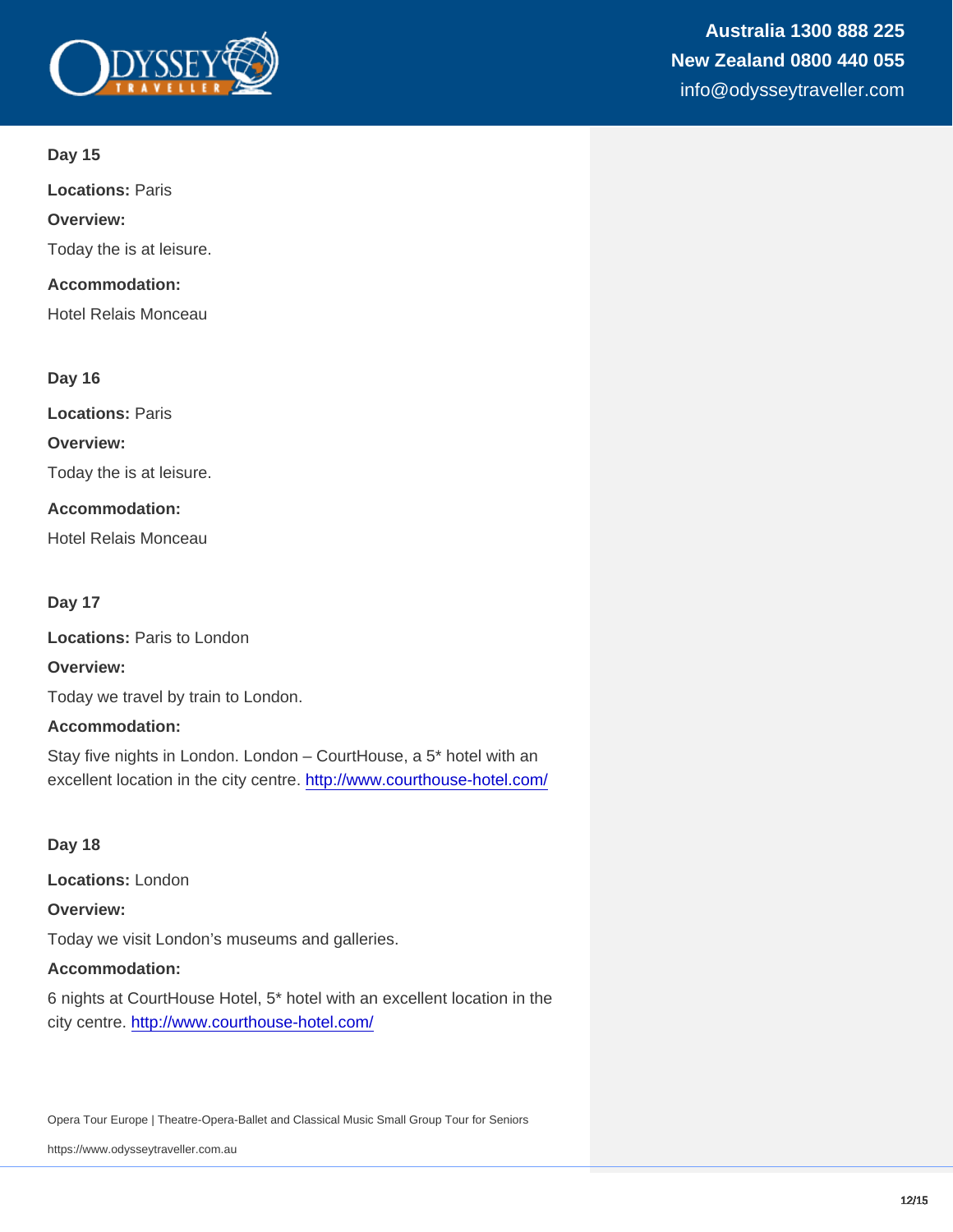

**Locations:** London

# **Overview:**

The day is free to explore at your leisure.

# **Accommodation:**

CourtHouse Hotel

# **Day 20**

**Locations:** London

# **Overview:**

Today we visit with local guides relevant museums and art gallery exhibitions. Tonight we attend a concert by Sir Mark Elder who conducts Brahms's radiant and bucolic 2nd symphony, in the second year of an acclaimed four-year symphony cycle. The cycle borrows from the spirit of early performances of the works by performing them with the musical forces that Brahms intended, to 'exhilarating' effect (The Times). The concert also traces a poetic line from Brahms's symphonic Romanticism to more intimate evocations of poetry, love and nature in Mahler's emotionally charged Songs for a Wayfarer, and Britten's Suite on English Folk Tunes, the composer's last completed orchestral work. Programme Britten Suite on English Folk Tunes Mahler Lieder eines fahrenden Gesellen Brahms Symphony No 2 Performers Britten Sinfonia Sir Mark Elder conductor Anna Stéphany mezzo-soprano

# **Accommodation:**

CourtHouse Hotel

# **Day 21**

**Locations:** Hamburg

#### **Overview:**

Today we fly back to Hamburg for our final concert at the Elbphilhamonie great hall. When Christoph von Dohnányi returned to the rostrum of the NDR Elbphilharmonie Orchestra after a long time last

Opera Tour Europe | Theatre-Opera-Ballet and Classical Music Small Group Tour for Seniors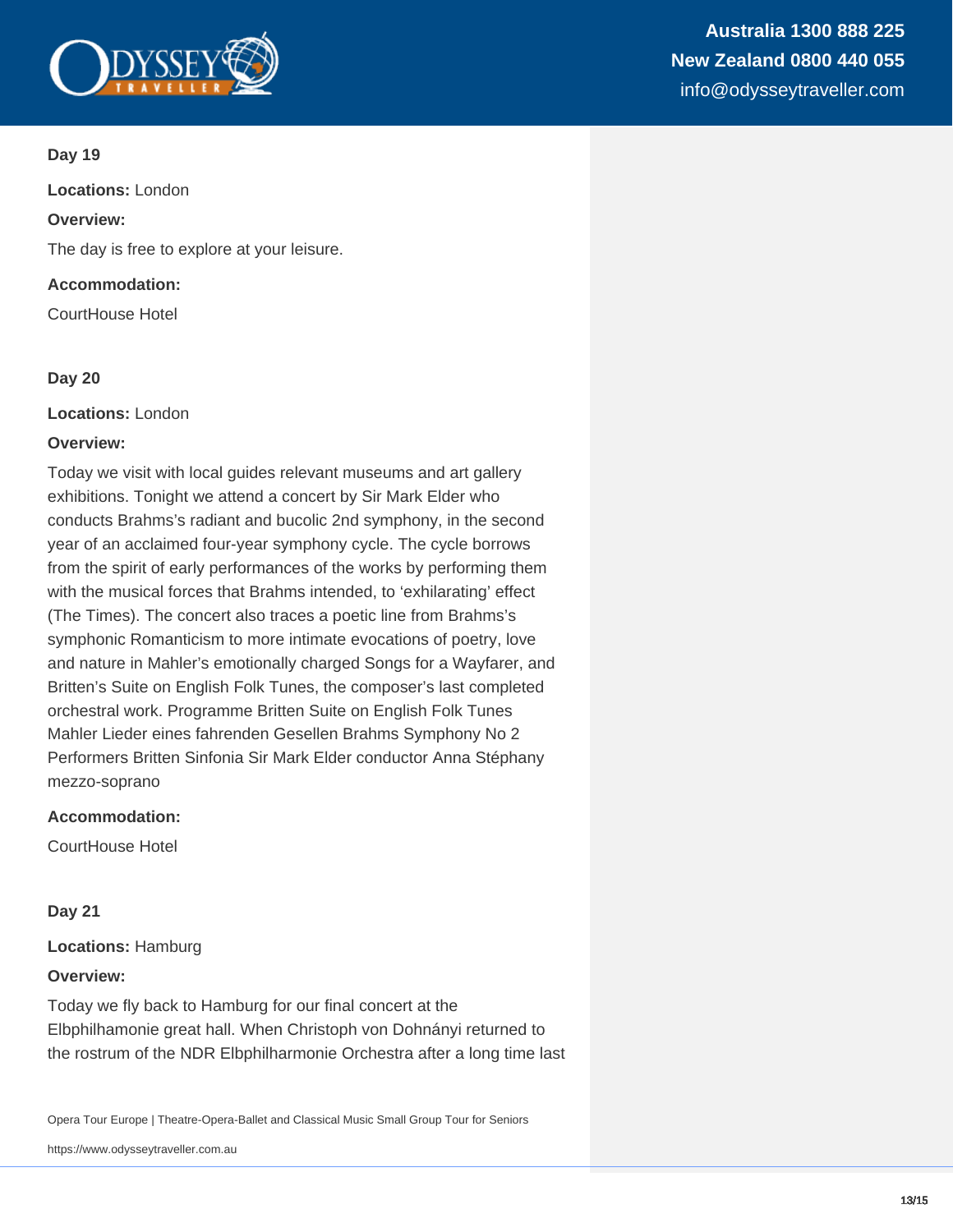

season, the audience did not want to let him go again: Standing Ovations decided on an intensive interpretation of Bruckner's Eighth Symphony and paid tribute to the overwhelming artistic achievement of the former chief conductor. It is not too long to wait for the next comeback: a few months after his 90th birthday, Dohnányi's maestro is back on stage at the Elbphilharmonie. Dohnányi played a major role in its construction and this will be one f the last concerts in this acclaimed concert venue.

# **PERFORMERS**

**NDR Elbphilharmonie Orchestra**

**Luc Mangholz** flute

**Kalev Kuljus** oboe

conductor **Christoph von Dohnányi**

#### **PROGRAM**

**Charles Ives** The Unanswered Question / Two Contemplations No. 1 **György Ligeti** Concerto for flute, oboe and orchestra – Pause – **Piotr I. Tchaikovsky** Symphony No. 6 in B minor op. 74 »Pathétique«

#### **Accommodation:**

Steigenberger Hotel Hamburg.

**Day 22**

**Locations:** Hamburg

**Overview:**

The program concludes after breakfast.

# **Inclusions / Exclusions**

#### **What's included in our Tour**

- 21 nights hotel accommodation.
- Breakfast daily and 7 dinners.